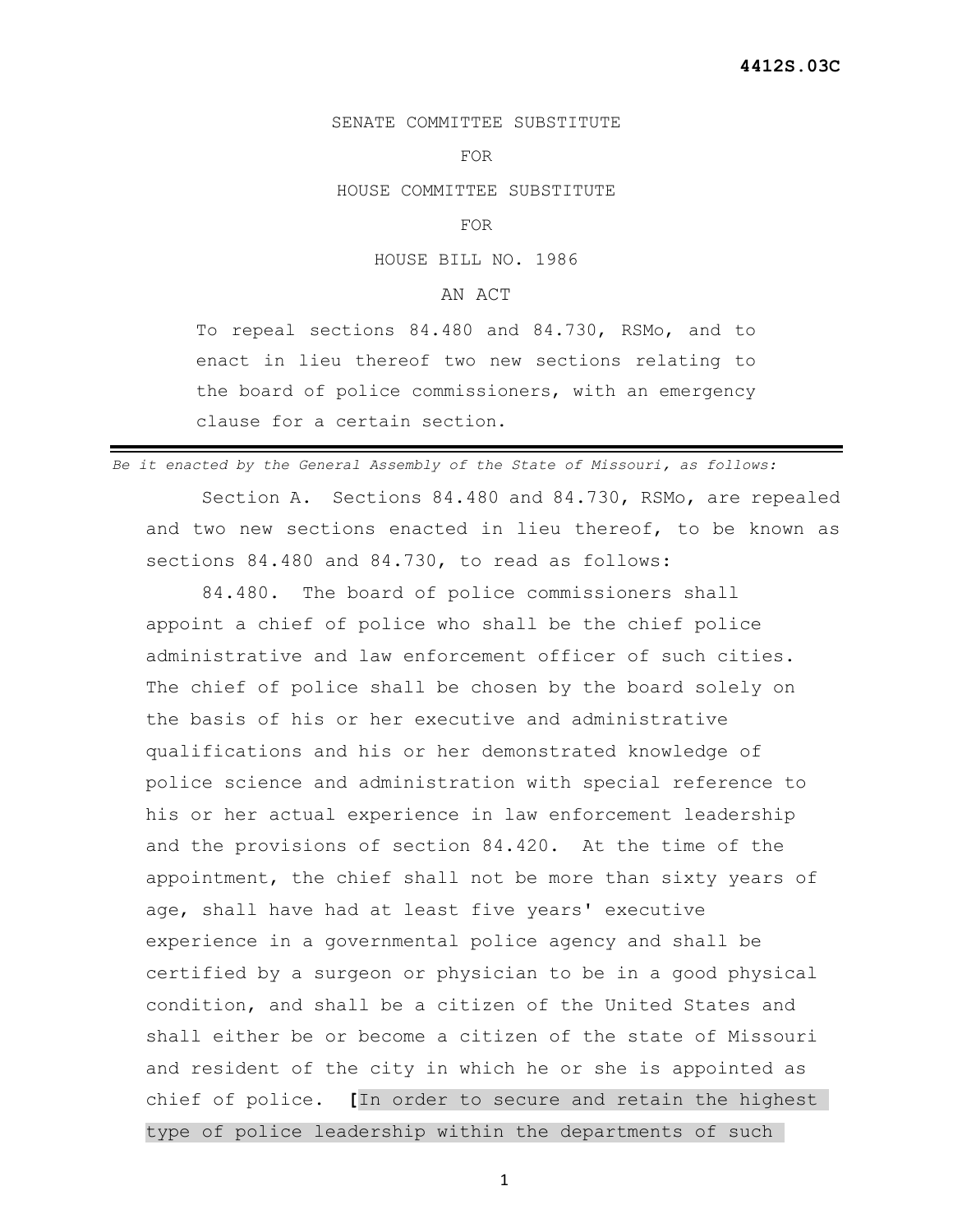cities, the chief shall receive a salary of not less than eighty thousand two hundred eleven dollars, nor more than one hundred eighty-nine thousand seven hundred twenty-six dollars per annum.**]**

 84.730. It shall be the duty of the board, on the fifteenth day of January of each year, to prepare, in writing, a budget estimating the sum of money which will be necessary for the next fiscal year, to enable the board to discharge the duties hereby imposed upon it, and to meet the expenses of the police department, which it shall forthwith certify to the governing body of such cities, and the budget shall itemize purposes of expenditure by organization units, activities, functions, and character classes in not less detail than "personal services", "contractual services", "commodities", and "capital outlays", and shall in any event be prepared in form and detail similar to the form and detail in which budgets for the various departments of such city government are prepared. The governing body of the cities is hereby required to appropriate the total amount so certified, payable out of the revenue of the cities after first having deducted the amount necessary to pay the interest on the indebtedness of the cities, the amount necessary for lighting the city, and any sum required by law to be placed to the credit of the sinking fund of the cities, and if the board shall be required to call out extra police force and the expense thereof shall not have been contemplated in their estimate for the fiscal year during which the extra police force is called out, it shall immediately certify the expense of such additional force, and the additional amount so required shall be appropriated for that purpose, except that in no event shall the governing body of the cities be required to appropriate for the use of the police board in any fiscal year an amount in

2